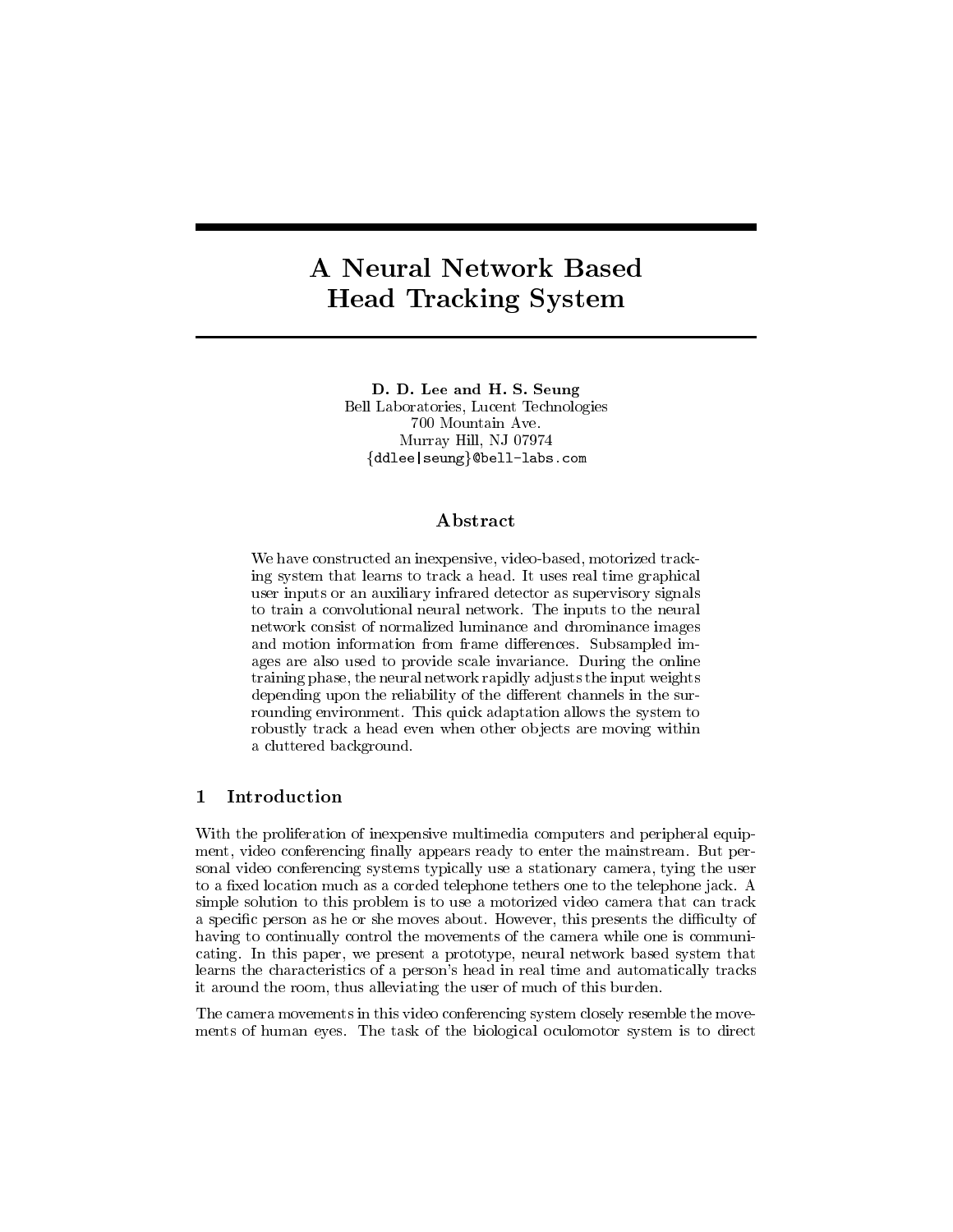

Figure 1: Schematic hardware diagram of Marvin, our head tracking system.

\interesting" parts of the visual world onto the small, high resolution areas of the retinas. For this task, complex neural circuits have evolved in order to control the eye movements. Some examples include the saccadic and smooth pursuit systems that allow the eyes to rapidly acquire and track moving objects  $[1, 2]$ . Similarly, an active video conferencing system also needs to determine the appropriate face or feature to follow in the video stream. Then the camera must track that person's movements over time and transmit the image to the other party.

In the past few years, the problem of face detection in images and video has attracted considerable attention [3, 4, 5]. Rule-based methods have concentrated on looking for generic characteristics of faces such as oval shapes or skin hue. Since these types of algorithms are fairly simple to implement, they are commonly found in real-time systems [6, 7]. But because other ob jects have similar shapes and colors as faces, these systems can also be easily fooled. A potentially more robust approach is to use a convolutional neural network to learn the appropriate features of a face [8, 9]. Because most such implementations learn in batch mode, they are beset by the difficulty of constructing a large enough training set of labelled images with and without faces. In this paper, we present a video based system that uses online supervisory signals to train a convolutional neural network. Fast online adaptation of the network's weights allows the neural network to learn how to discriminate an individual head at the beginning of a session. This enables the system to robustly track the head even in the presence of other moving ob jects.

# 2 Hardware Implementation

Figure 1 shows a schematic of the tracking system we have constructed and have named "Marvin" because of an early version's similarity to a cartoon character. Marvin's eye consists of a small CCD camera with a  $65^{\circ}$  field of view that is attached to a motorized platform. Two RC servo motors give Marvin the ability to rapidly pan and tilt over a wide range of viewing angles, with a typical maximum velocity of 300 deg/sec. The system also includes two microphones or ears that give Marvin the ability to locate auditory cues. Integrating auditory information with visual inputs allows the system to find salient objects better than with either sound or video alone. But these proceedings will focus exclusively on how a visual representation is learned.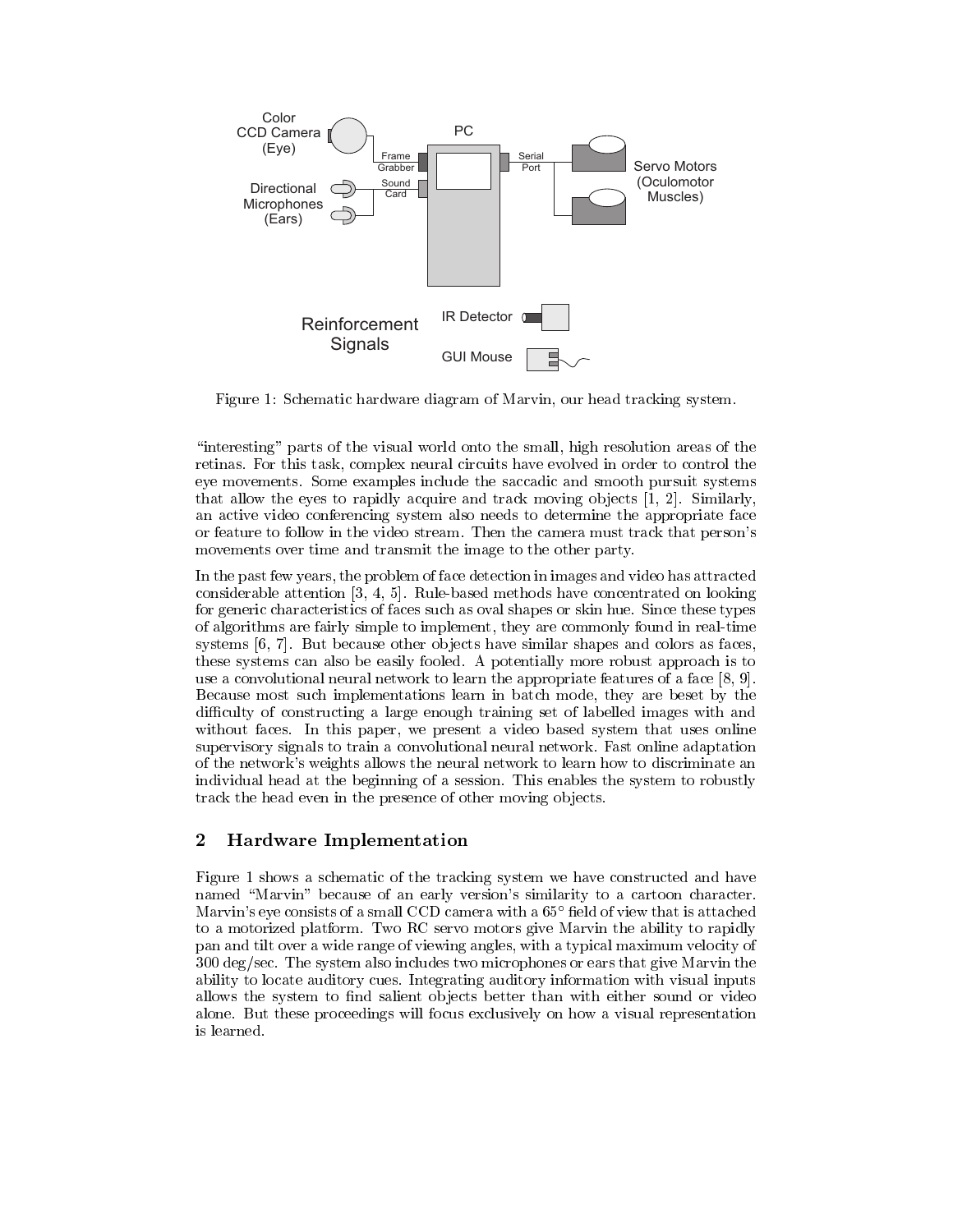

Figure 2: Preprocessing of the video stream. Luminance, chromatic and motion information are separately represented in the Y, U, V, D channels at multiple resolutions.

Marvin is able to learn to track a visual target using two different sources of supervisory signals. One method of training uses a small 38 KHz modulated infrared light emitter ( $\lambda \approx 900 \text{ nm}$ ) attached to the object that needs to be tracked. A heat filter renders the infrared light invisible to Marvin's video camera so that the system does not merely learn to follow this signal. But mounted next to the CCD camera and moving with it is a small infrared detector with a collimating lens that signals when the object is located within a narrow angular cone in the direction that the camera is pointing. This reinforcement signal can then be used to train the weights of the neural network. Another more natural way for the system to learn occurs in an actual video conferencing scenario. In this situation, a user who is actively watching the video stream has manual override control of the camera using graphical user interface inputs. Whenever the user repositions the camera to a new location, the neural network would then adjust its weights to track whatever is in the center portion of the image.

Since Marvin was built from readily available commercial components, the cost of the system not including the PC was under \$500. The input devices and motors are all controlled by the computer using custom-written Matlab drivers that are available for both Microsoft Windows and the Linux operating system. The image processing computations as well as the graphical user interface are then easily implemented as simple Matlab operations and function calls. The following section describes the head tracking neural network in more detail.

# 3 Neural Network Architecture

Marvin uses a convolutional neural network architecture to detect a head within its field of view. The video stream from the CCD camera is first digitized with a video capture board into a series of raw  $120 \times 160 \text{ K}$ GB images as shown in Figure 2. Each  $RGB$  color image is then converted into its YUV representation, and a difference  $(D)$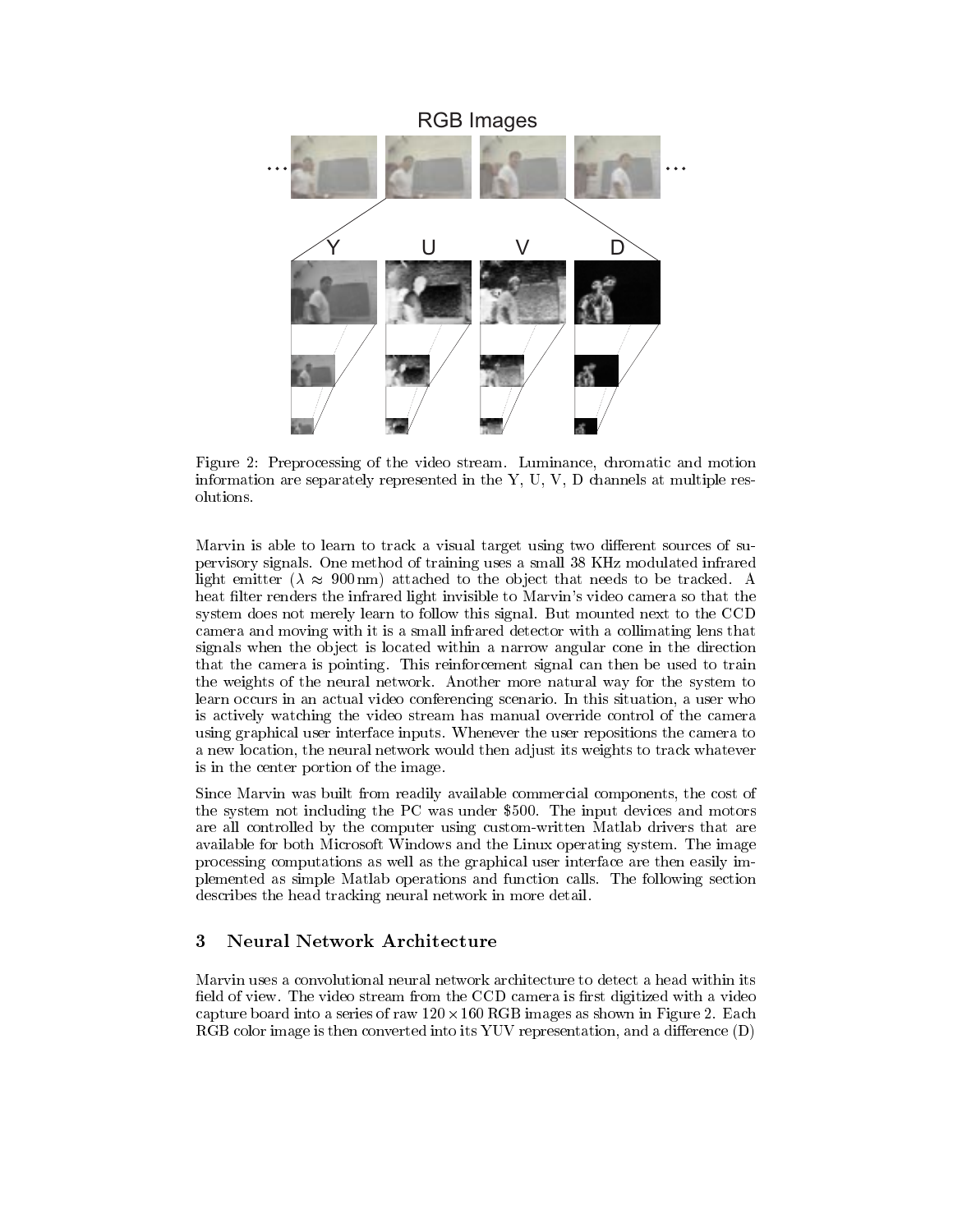

Figure 3: Neural network uses a convolutional architecture to integrate the different sources of information and determine the maximally salient object.

image is also computed as the absolute value of the difference from the preceding frame. Of the four resulting images, the Y component represents the luminance or grayscale information while the U and V channels contain the chromatic or color information. Motion information in the video stream is captured by the D image where moving objects appear highlighted.

The four YUVD channels are then subsampled successively to yield representations at lower and lower resolutions. The resulting \image pyramids" allow the network to achieve recognition invariance across many different scales without having to train separate neural networks for each resolution. Instead, a single neural network with the same set weights is run with the different resolutions as inputs, and the maximally active resolution and position is selected.

Marvin uses the convolutional neural network architecture shown in Figure 3 to locate salient objects at the different resolutions. The YUVD input images are filtered with separate 16  $\times$  16 kernels, denoted by  $W_Y,~W_U,~W_V,$  and  $W_D$  respectively. I ms results in the intered images  $Y^*, U^*, V^*, D^*$ :

$$
\bar{A}^s(i,j) = W_A \circ A^s = \sum_{i',j'} W_A(i',j') A^s(i+i',j+j')
$$
 (1)

where s denotes the scale resolution of the inputs, and A is any of the  $Y, U, V,$ or  $D$  channels. These filtered images represent a single layer of hidden units in the neural network. These hidden units are then combined to form the saliency map  $\Lambda^+$  in the following manner:

$$
X^{s}(i,j) = c_{Y} g[\bar{Y}^{s}(i,j)] + c_{U} g[\bar{U}^{s}(i,j)] + c_{V} g[\bar{V}^{s}(i,j)] + c_{D} g[\bar{D}^{s}(i,j)] + c_{0} (2)
$$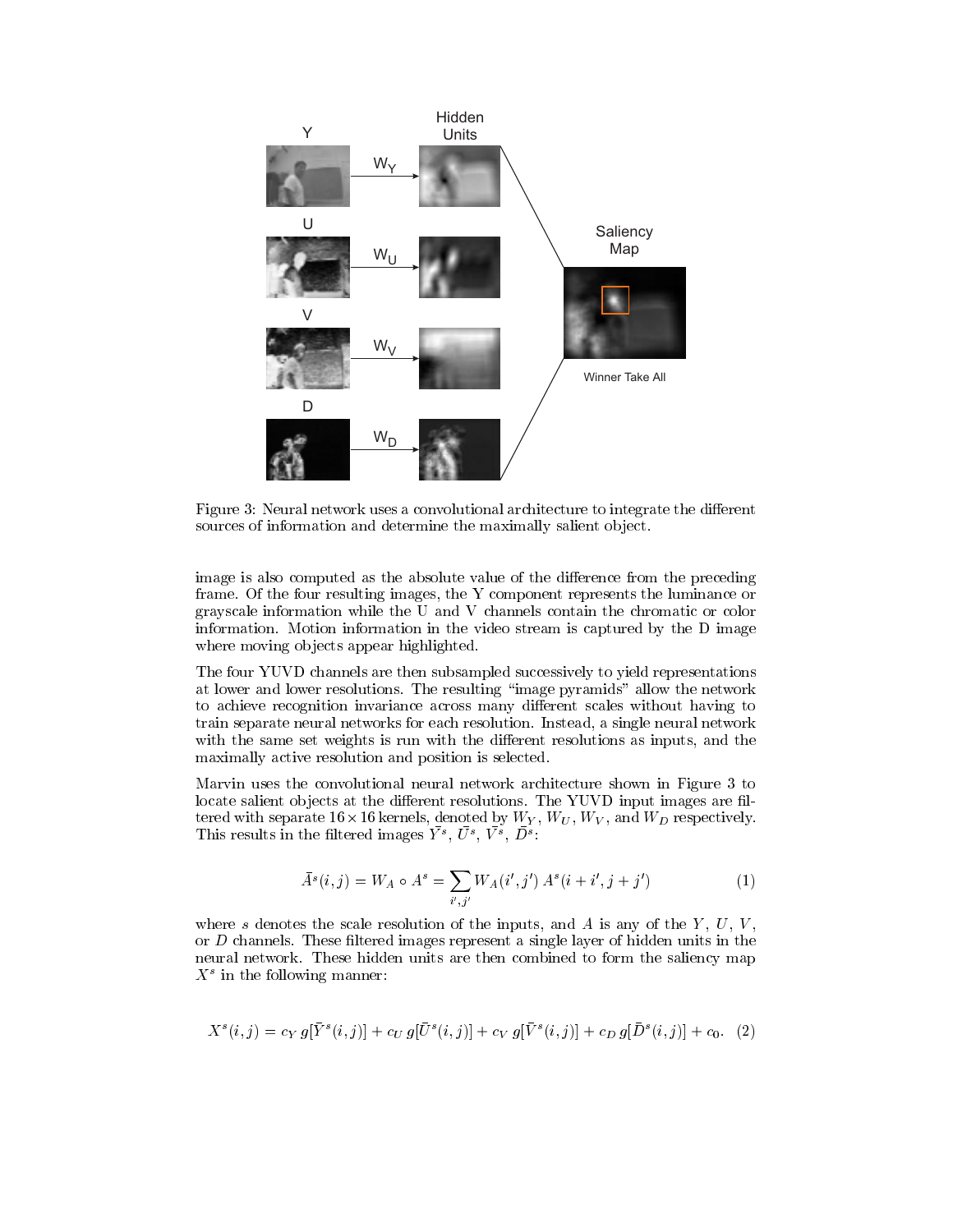Since  $g(x) = \tan(x)$  is sigmoidal, the safiency  $\Lambda$  is computed as a nonlinear, pixel-by-pixel combination of the hidden units. The scalar variables cY , cU , cV , and  $c_D$  represent the relative importance of the different luminance, chromatic, and motion channels in the overall saliency of an ob ject.

With the bias term  $c_0$ , the function  $g[X^s(i, j)]$  may then be thought of as the relative probability that a head exists at location  $(i, j)$  at input resolution s. The final output of the neural network is then determined in a competitive manner by finding the location  $(i_m, j_m)$  and scale  $s_m$  of the best possible match:

$$
g[X_m] = g[X^{s_m}(i_m, j_m)] = \max_{i,j,s} g[X^s(i,j)].
$$
\n(3)

After processing the visual inputs in this manner, saccadic camera movements are generated in order to keep the maximally salient ob ject located near the center of the field of view.

#### 4 Training and Results

Either GUI user inputs or the infrared detector may be used as a supervisory signal to train the kernels  $W_A$  and scalar weights  $c_A$  of the neural network. The neural network is updated when the maximally salient location of the neural network  $(i_m, j_m)$  does not correspond to the desired object's true position  $(i_n, j_n)$  as identied by the external supervisory signal. A cost function proportional to the sum squared error terms at the maximal location and new desired location is used for training:

$$
e_m^2 = |g_m - g[X^{s_m}(i_m, j_m)]^2, \tag{4}
$$

$$
e_n^2 = \min |g_n - g[X^s(i_n, j_n)]^2.
$$
 (5)

In the following examples, the constants  $g_m = 0$  and  $g_n = 1$  are used. The gradients to Eqs. 4-5 are then backpropagated through the convolutional network  $[8, 10]$ , resulting in the following update rules:

$$
\Delta c_A = \eta e_m g'(X_m) g[\bar{A}(i_m, j_m)] + \eta e_n g'(X_n) g[\bar{A}(i_n, j_n)], \tag{6}
$$

$$
\Delta W_A = \eta \, e_m g'(X_m) g'(A_m) c_A A_m + \eta \, e_n g'(X_n) g'(A_n) c_A A_n. \tag{7}
$$

In typical batch learning applications of neural networks, the learning rate  $\eta$  is set to be some small positive number. However in this case, it is desirable for Marvin to learn to track a head in a new environment as quickly as possible. Thus, rapid adaptation of the weights during even a single training example is needed. A natural way of doing this is to use a fairly large learning rate  $(\eta = 0.1)$ , and to repeatedly apply the update rules in Eqs. 6-7 until the calculated maximally salient location is very close to the actual desired position.

An example of how quickly Marvin is able to learn to track one of the authors as he moved around his office is given by the learning curve in Figure 4. The weights were first initialized to small random values, and Marvin was corrected in an online fashion using mouse inputs to look at the author's head. After only a few seconds of training with a processing time loop of around 200 ms, the system was able to locate the head to within four pixels of accuracy, as determined by hand labelling the video data afterwards. As saccadic eye movements were initiated at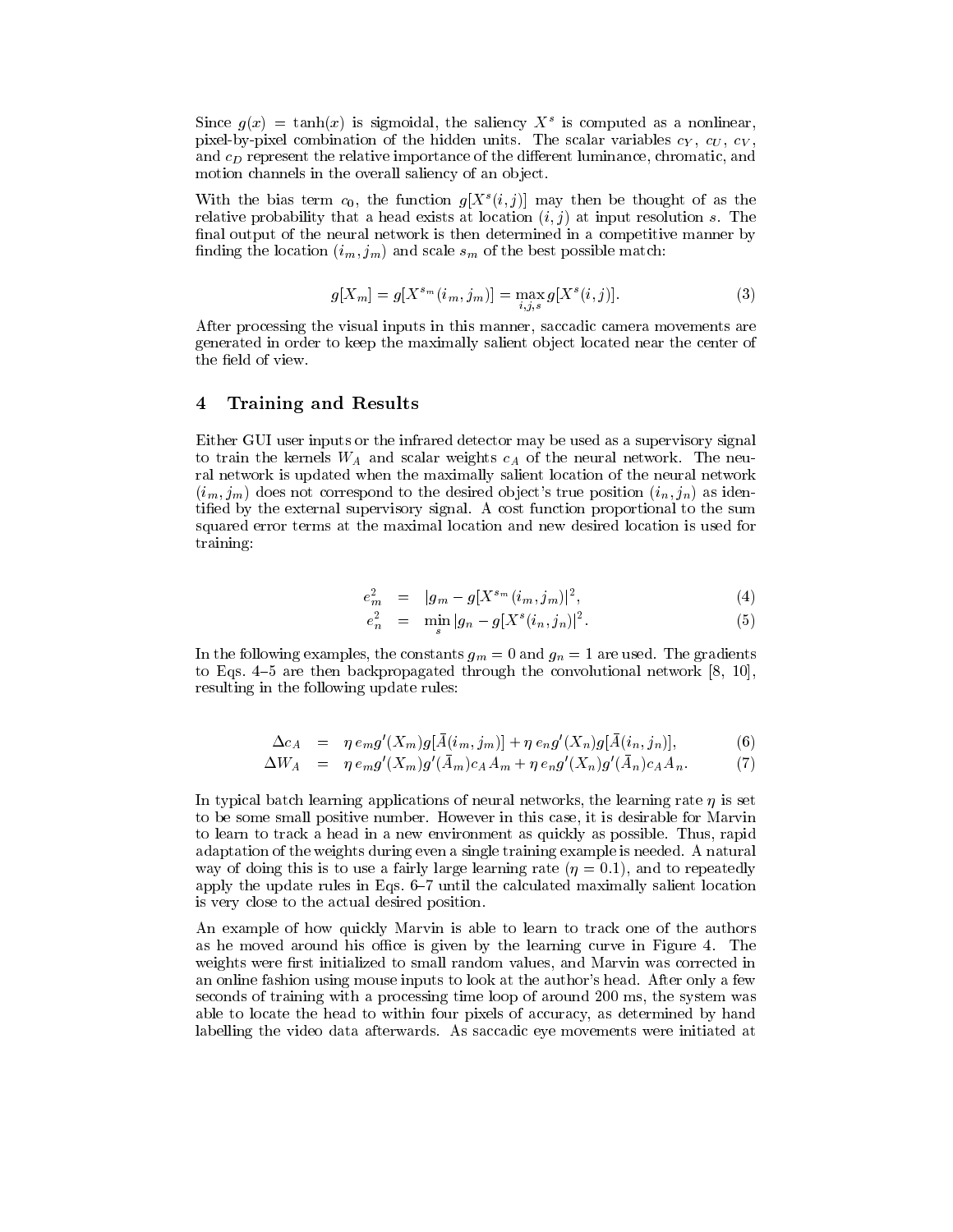

Figure 4: Fast online adaptation of the neural network. The head location error in pixels in a  $120 \times 160$  image is plotted as a function of frame number (5 frames/sec).

the times indicated by the arrows in Fig. 4, new environments of the office were sampled and an occasional large error is seen. However, over time as these errors are corrected, the neural network learns to robustly discriminate the head from the office surroundings.

## 5 Discussion

Figure 5 shows the inputs and weights of the network after a minute of training as the author walked around his office. The kernels necessarily appear a little smeared because they are invariant to slight changes in head position, rotation, and scale. But they clearly depict the dark hair, facial features, and skin color of the head. The relative weighting  $(c_Y, c_U, c_V > c_D)$  of the different input channels shows that the luminance and color information are the most reliable for tracking the head. This is probably because it is relatively difficult to distinguish in the frame difference images the head from other moving body parts.

We are currently considering more complicated neural network architectures for combining the different input streams to give better tracking performance. However, this example shows how a simple convolutional architecture can be used to automatically integrate different visual cues to robustly track a head. Moreover, by using fast online adaptation of the neural network weights, the system is able to learn without needing large hand-labelled training sets and is also able to rapidly accomodate changing environments. Future improvements in hardware and neural network architectures and algorithms are still necessary, however, in order to approach human speeds and performance in this type of sensory processing and recognition task.

We acknowledge the support of Bell Laboratories, Lucent Technologies. We also thank M. Fee, A. Jacquin, S. Levinson, E. Peta jan, G. Pingali, and E. Rietman for helpful discussions.